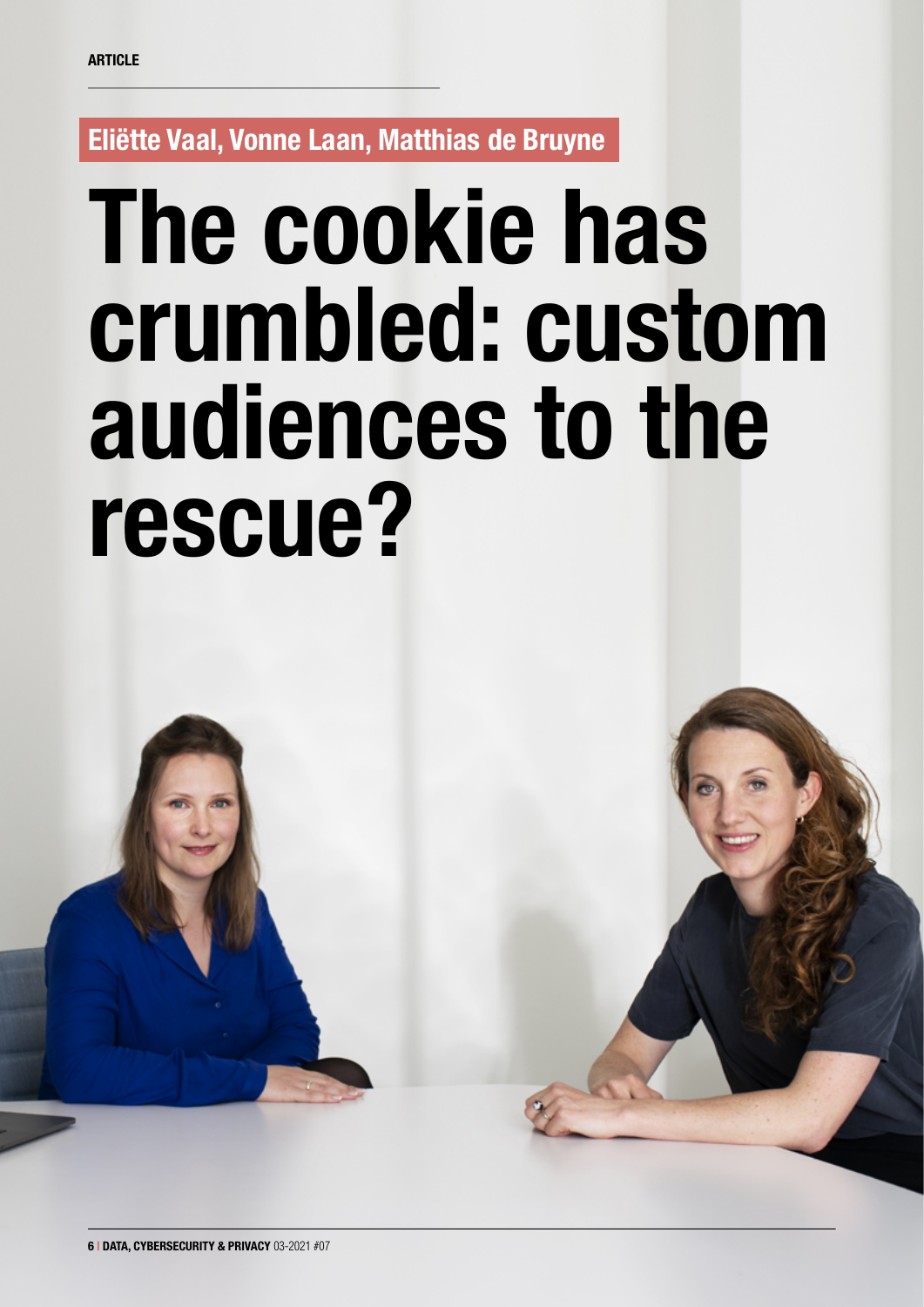**The digital marketing industry is in reform. For the past 25 years, third-party cookie-tracking has been one of the most important tools for online targeting and retargeting. How do things stand now? Are cookies future-proof or has the cookie crumbled, with custom audiences on social media platforms coming to the rescue?** 

## **Cookies and the applicable legal framework**

We all know the standard phrasing in cookie statements. But cookies and similar technologies are in essence nothing more than small bits of data that can be placed on your laptop or other device and used to recognize website visitors. They are therefore ideal for marketing

purposes, where recognizing who has clicked on your ad is essential. However, using cookies means facing tough legal challenges. In the Netherlands, two legal

# "Using cookies means facing tough legal challenges."

misleading cookie banners that do not present consent to and refusal of cookies as equivalent options do not meet the requirements of German law. Excessive cookie banners and pop-ups would therefore appear to be inevitable. All hope is now vested in new legislation to resolve this issue. On February 10th, the Council of the European Union finally published a new proposal for an ePrivacy Regulation. It is the fourteenth in a long series of attempts by EU presidencies to find common ground following the European Commission's 2017 proposal. Ambassadors from the Council of the European Union have agreed on this latest version for a negotiating

that pre-ticked boxes are not allowed (C-61/19). Furthermore, a regional court in Germany has held that

> mandate, finally leading to some movement in the legislative process of the ePrivacy Regulation. The next step in the process is the trilogue, in which the Parlia-

regimes apply to the online tracking of customers: the ePrivacy and the GDPR regimes. The current ePrivacy regime is based on the ePrivacy Directive (2002/58/EC, amended by Directive 2009/136/EC), implemented in the Telecommunications Act, while the GDPR has been transposed into the General Data Protection Regulation Implementation Act. The combination of the ePrivacy and the GDPR regimes determines whether an opt-in is required or an opt-out is sufficient.

When targeting practices involve the use of cookies (or similar technologies such as pixels, tags, or beacons), the main rule is that prior consent is required. Under the Dutch Telecommunications Act, the use of cookies for analytic purposes also requires an opt-in, except where they have limited or no impact on the privacy of endusers (so-called 'privacy friendly' analytic cookies). Strictly functional cookies do not require consent either. This is the case if their sole purpose is to facilitate communication over an electronic communication network, or if storage of or access to the data is strictly necessary for providing the information-society service requested by the website visitor.

Thus, under the ePrivacy rules, targeting and retargeting cookies requires consent. Consent is any freely given, specific, informed, unambiguous and advance indication of the data subject's wishes. This implies a real choice as well as control when providing consent via cookie banners. The European Court of Justice has confirmed

ment, Council and Commission of the European Union will come together to hammer out the final text.

Just like the GDPR, the ePrivacy Regulation is part of the EU Digital Single Market Strategy. Its aim is to update the current, outdated ePrivacy regime by safeguarding the privacy of the end-users, the confidentiality of their communications, and the integrity of their devices. And although this proposal does not explicitly mention the option of providing consent via browser settings as was the case in the proposal by the European Commission, it does seem to give a little ground in this regard. Having regard to the prevailing consent fatigue, the recitals state: "For example, an end-user can give consent to the use of certain types of cookies by whitelisting one or several providers for their specified purposes." Thus, consent via browser settings seems to be allowed, but only if the browser settings offer the possibility of providing granular consent as regards the parties and purposes concerned. If they do not, then cookie banners and cookie pop-ups will continue to be a necessary evil. Unless you don't use cookies. Recently, for instance, publishers such as the New York Times and the advertising platform STER announced that they have abandoned the use of third-party tracking cookies. With Google Chrome's announcement that it will phase out all support for third-party cookies over the next year, thus joining Safari and Firefox who are restricting third-party cookies in their web browsers, the end of the third-party cookie era seems nigh.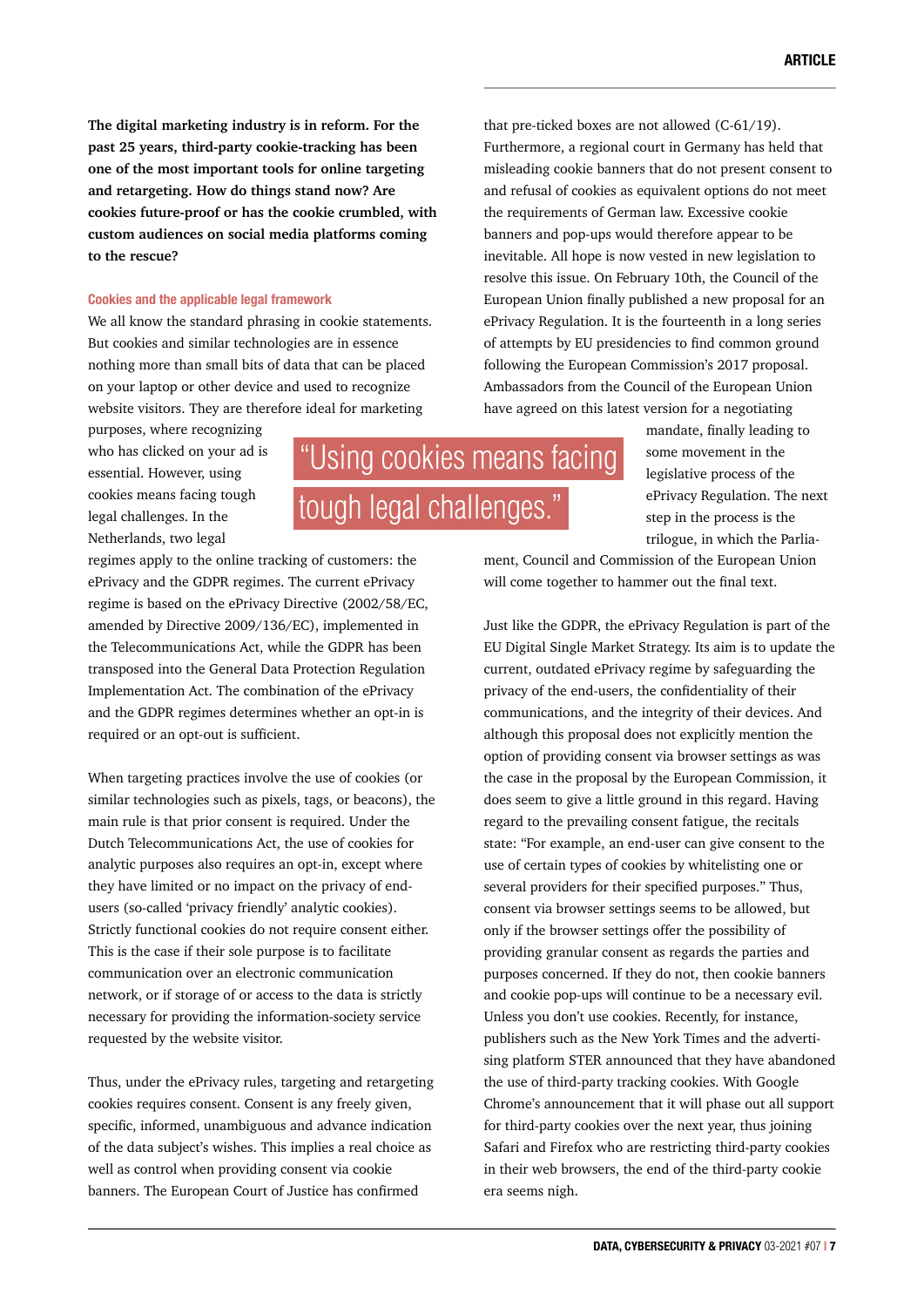## **Custom audiences and the related legal framework**

In the absence of third-party cookies recognizing customers on their websites, organisations are looking for alternatives to targeting customers. One such existing and popular form of online targeting is known as 'custom audiences' or 'list-based' targeting. An advertiser uploads a list of email addresses, phone numbers, cookie-IDs or other identifiers of its own customers or prospects to a platform, such as Facebook. The platform then uses a process called matching to identify customers or prospects on its own platform. This enables the advertiser to either target its own customers and prospects with a personalized campaign or exclude them to save online advertising costs.

But what is the situation in the Netherlands? How are custom audiences used here? At our request, the Data Driven Marketing Association (DDMA) carried out a survey to find out more about the use of custom audiences in the Dutch market. Most commonly, custom audiences are being used to exclude current customers from marketing campaigns and to focus solely on prospects (most likely to reduce advertisement costs). The majority of the participants in the survey also use custom audiences to create so-called lookalike audiences, a group of new customers selected by the platform based on the advertiser's common parameters for current customers. In addition, the platforms most frequently used for custom audiences (by the respondents) are Google and Facebook, followed by LinkedIn and Instagram. However, the survey showed that there is still uncertainty about the rules that apply to custom audiences. When is consent required?

Direct marketing through electronic messaging (email/ SMS/personal messages on social media) requires prior consent under the ePrivacy rules. Although the exact scope of this requirement is not clear, it does not necessarily apply to custom audiences, as it seems defensible that the majority of such advertisements do not qualify as electronic messages under the Telecommunications Act. It remains to be seen whether this will change under the new ePrivacy regulation. It will depend on the exact interpretation of electronic messaging. But how are consent requirements regulated under the GDPR?

If no consent is required under ePrivacy, then, under the GDPR, there may still be a requirement to obtain consent for the processing of the personal data. This depends on whether a so-called legitimate interest can be relied upon

# "The platforms most frequently used for custom audiences are Google and Facebook, followed by LinkedIn and Instagram."

or not. The conditions for a legitimate interest to apply are: (i) the existence of a legitimate interest that is to be pursued; (ii) necessity and (iii) proportionality (whether the legitimate interest is overridden by the individual's fundamental rights and freedoms. Although this may sound like a rather theoretical exercise, the European Data Protection Authorities, united in the European Data Protection Board (EDPB), recently provided two practical examples in relation to custom audiences in their draft guidelines on the targeting of social media users.

In the first example, a Bank provides the email address of a prospect to a social media platform to enable the platform to match it with its users' email addresses and thus identify and target the individual on the platform. In the second example, the Bank provides the email address of an existing customer for the same purpose. According to the EDPB, this legitimate interest may be relied upon when targeting the existing customer in this example, on condition that; (i) the customer was informed that their contact details would be used for direct marketing by the company, (ii) the advertisement relates to the services similar of those provided to the customer, and (iii) the customer was given the opportunity to object when the contact details were collected. As regards the targeting of the prospect, however, consent is required according the EDPB, as the prospect does not have the reasonable expectation that their contact details will be used for targeting on social media. Consequently, targeting prospects seems to require the consent of the individual concerned. However, it remains unclear to which extent this has been influenced by the specifics of this case. This may be clarified in the final version of the guideline.

In practice, organisations rarely collect data for the purpose of targeting customers on platforms but, rather, they use their existing customer database. The use of personal data for subsequent processing for custom audience purposes, such as sharing email address, matching, selecting targeting criteria, displaying advertisements and ad reporting, needs to be compatible with